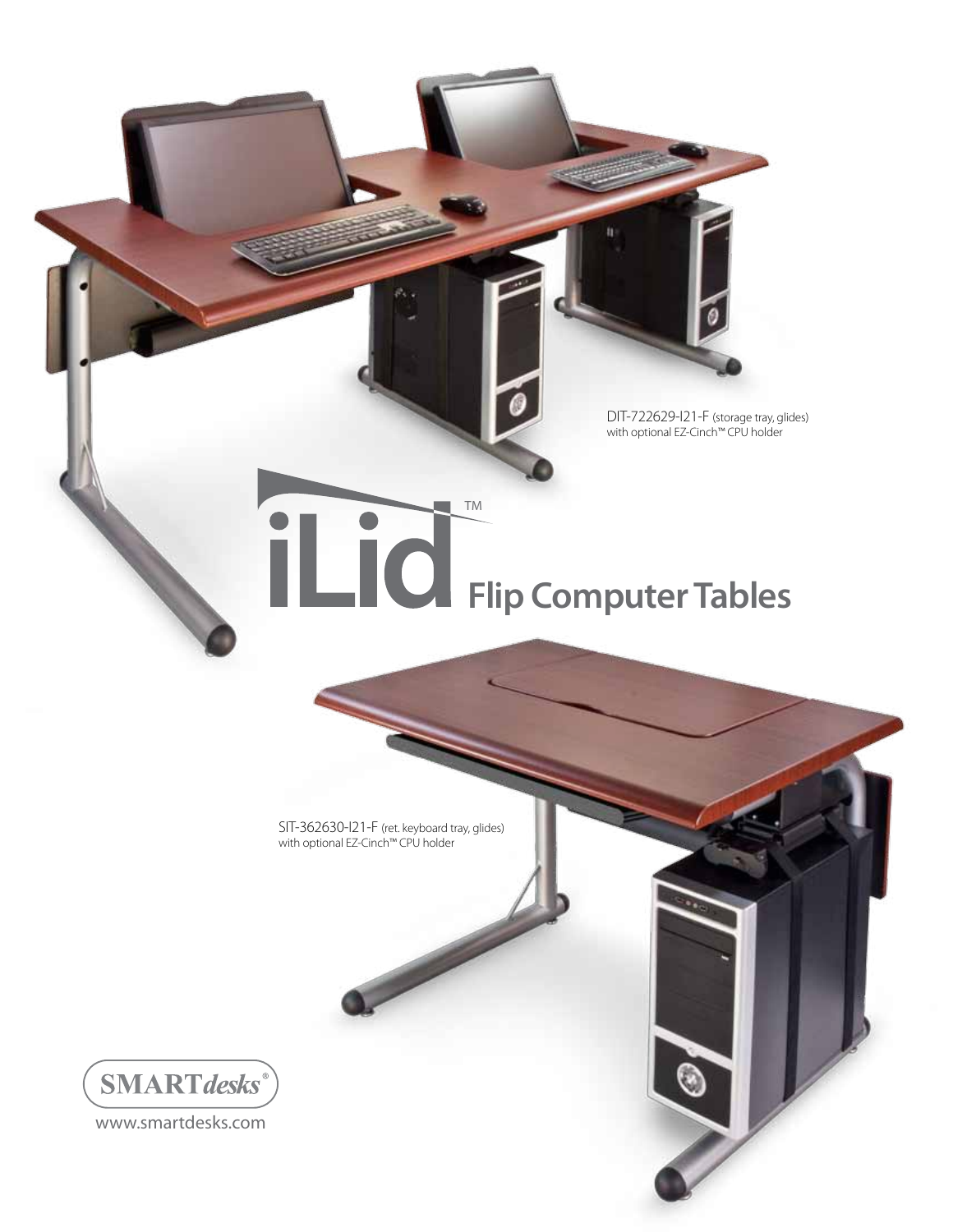## TM il io

Operating with the ease of a laptop, iLid™ lets the computer come into play or get out of the way, as appropriate for the lesson plan. Lift the iLid, and find the screen angle that's best. The friction fitting hinge lets you place the screen angle where you want it.

When it's time to stow the computer, the keyboard and mouse are placed on the storage tray. Just close the lid, and the computer is put away.

Designed for heavy institutional use. Dimensioned for classroom comfort with optimum numbers of students placed in the room.

> Heavy-duty, rigid tubular steel legs have coped joints for superior performance. Leg system incorporates a bracket for the CPU holder, which suspends the CPU from the steel structure, not just the table top. Shown with the EZ-Cinch™ CPU holder option, which handles the full range: large towers to small form factor CPUs.

> Finished in your choice of 3D thermofoil with contoured edges or high pressure laminate with PVC edges. Available in singles and doubles, with or without locking casters.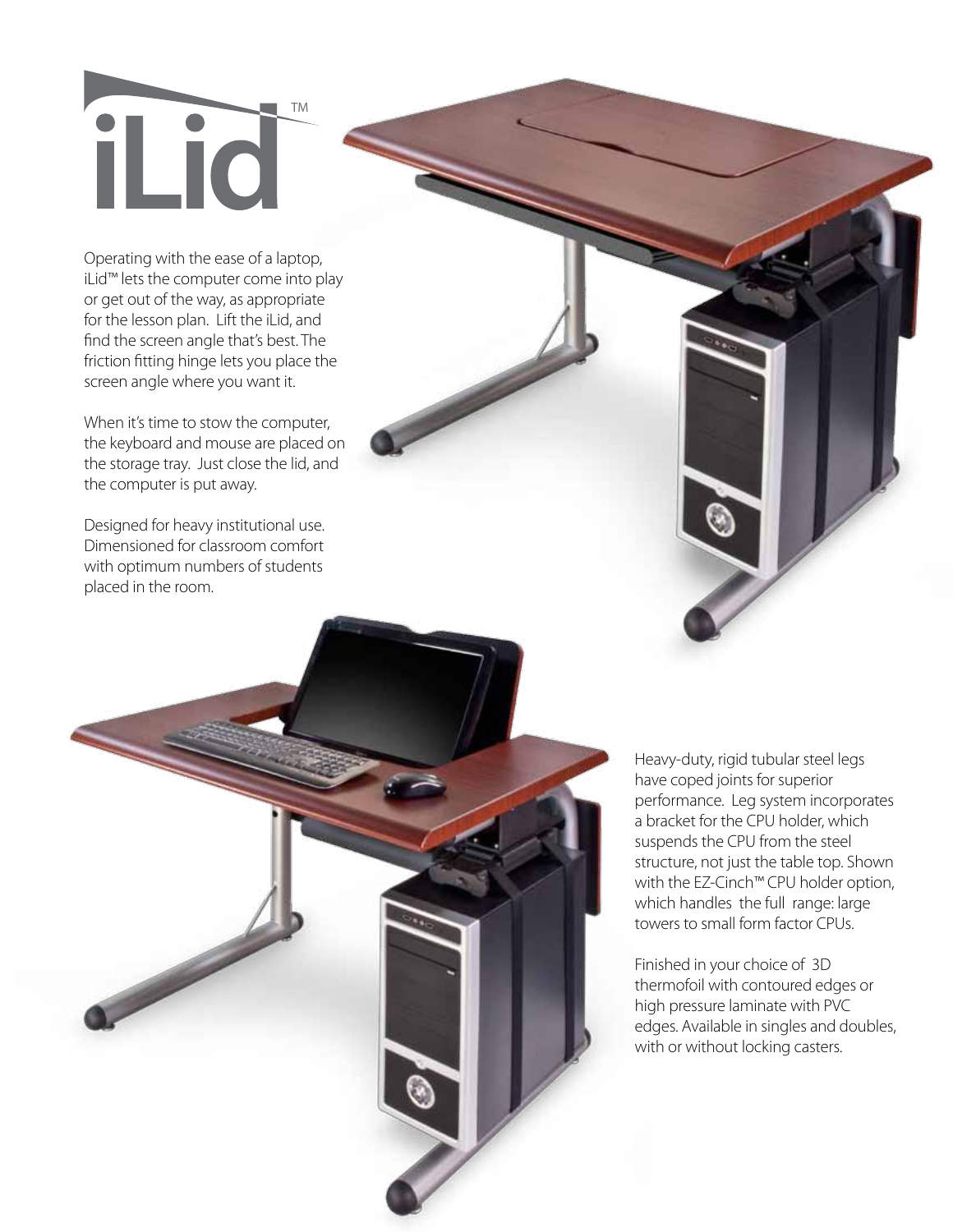

Plenty of room for computers and books together, or books alone. Changing is fast and silent.